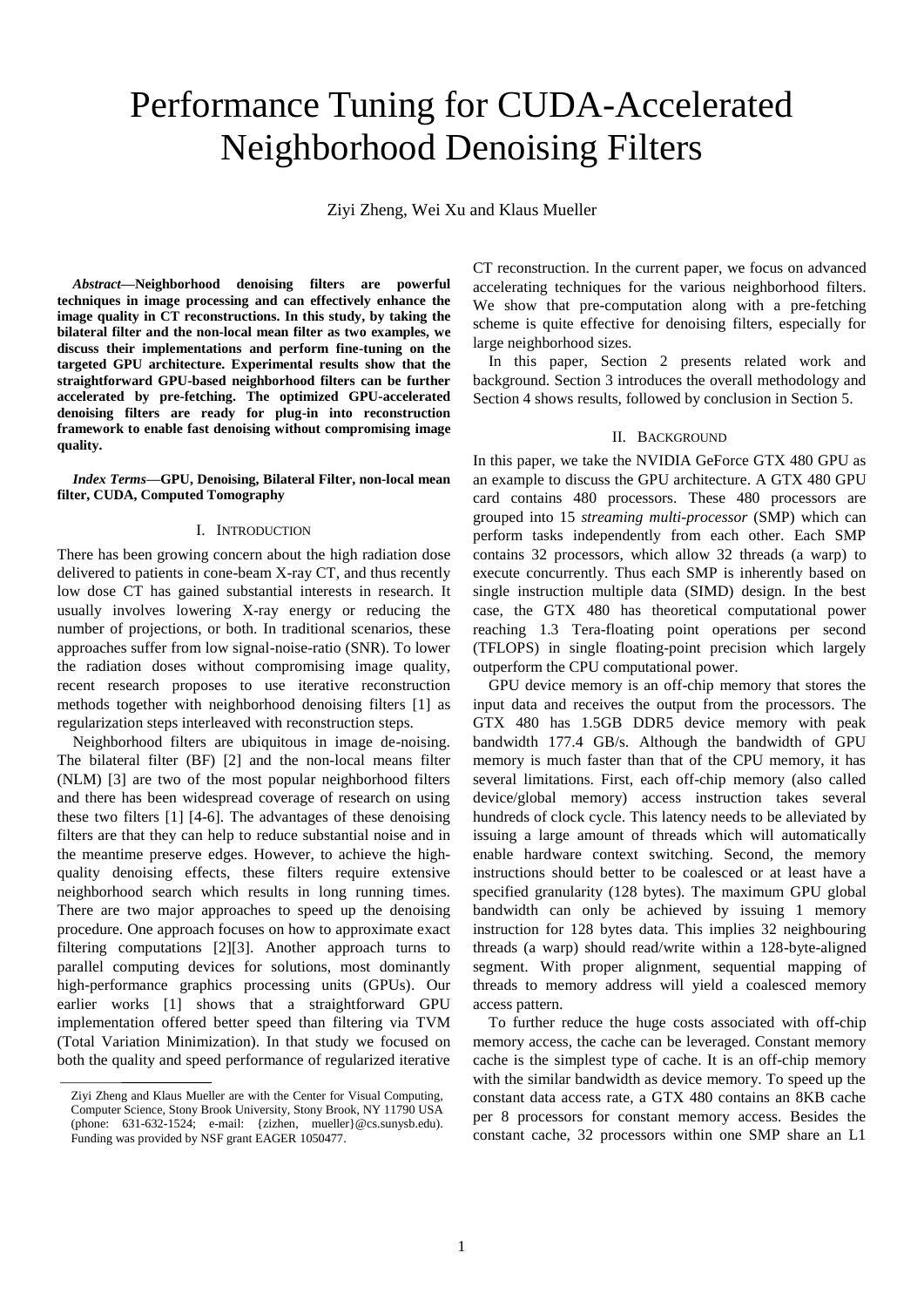cache and a user-controllable cache known as the shared memory. The difference between the L1 cache and the shared memory is that the former is automatically scheduled by the hardware and the latter can be controlled by the user to perform prefetching. The amount of shared memory and L1 cache in one SMP is user-configurable  $(16KB + 48KB)$  or 48KB + 16 KB).

NVIDIA GPUs can be programmed via a C-like API – CUDA. CUDA is a general purpose API which exposes more control over how a task is computed on the GPU hardware, as compared to graphics-based APIs (CG, GLSL). The taskhardware mapping is enabled by introducing the concept of ―*block"*. Each *block* is mapped to an SMP.

The key difference between CPU implementation and its GPU counterpart is the parallel programing. While typically CPU program will launch one thread, GPU will launch millions of threads with the same instruction. A large amount of threads are executed in terms of thread *blocks*, whereas the total task is called *grid*. On the hardware level, each *block* is mapped to a single SMP. In the back-projection stage of the CT reconstruction, SMPs are assigned to different regions of the resulting volume sequentially. This enables a mapping where the *grid*-*block* decomposition in CUDA corresponds to the volumetric reconstructed 3D dataset. To avoid misunderstanding, we use *block* and *grid* in this paper only as terms in CUDA, not for their geometry meaning.

### III. METHODOLOGY

## *A. Straightforward implementation*

Neighborhood filter CUDA kernels are similar to their CG implementations — fragment programs. If we assume one CUDA kernel function only computes one resulting pixel, a neighborhood filter fragment program can be changed into its CUDA kernel without much modification. In the SIMD architecture, the same kernel/fragment program will replicate itself to all different processors. These threads on different processors have unique two-dimensional IDs *(x, y)* to guide them to read neighborhood data around  $(x, y)$  and output to the value at *(x, y)*.

Here we list the pseudo-code for a 2D neighborhood filter kernel:

Neighborhood\_filter\_2D

Obtain the current thread ID *(x, y)* Collect all pixels' values in 2D neighborhood within the mask Calculate output pixels value defined by filtering algorithm Output results *(x,y)*at the resulting image

End

Figure 1. Pseudo-code for 2D neighborhood filter kernel.

CUDA has more sophisticated controls which are not available in CG. CUDA's execution configuration guides how the parallel computations are assigned on GPU hardware on streaming-multi-processor (SMP) level. This can be done by dividing the 2D image into tiles and assign them to a CUDA *block*. Each of the 2D tiles will be mapped into a SMP.

To achieve maximum bandwidth in reading, the output

image is stored in 2D pitched memory and the input is stored in a read-only 2D texture. In addition, to confirm the rule that each warp (32 threads) writes to a 128-byte segment, each thread should output a 4-byte unit. This 4-byte unit can be 4 characters, 2 short integers or 1 single-precision floating-point number.

## *B. Pre-computation*

Some of neighborhood filters such as the bilateral filter or the non-local means (NLM) filter involve 2 Gaussian weights: *σ<sup>x</sup>* ,  $\sigma_y$ . They define the smoothing parameters in the x, y axis respectively.

Pre-computing techniques can be applied on the filter to reduce computational cost. Given the mask size, we can precompute a discrete mask for the 2D Gaussian smooth kernel and store it in the GPU's constant memory. Then once cached in SMP, these pre-computed weights will be ready to use which will save a huge amount of exponential computations. However, the Gaussian in the intensity domain which is inherently different from spatial dimension since it is sampled in a continuous domain. Although similar pre-computing method exists, which discretize the continuous intensity domain and lookup the pre-computed weightings, we have not explored the speed-quality trade-off of this approximation technique. We calculate the intensity Gaussian on the fly, therefore let our GPU algorithm is an exact method.

We store the output volume in 2D pitched memory in order to achieve better global memory bandwidth. The output is decoupled from the order of the loops in the CUDA kernel computation. Switching the order of the loops or changing the output storage to YX will result in non-coalesced memory writing patterns that downgrade the performance. Furthermore, this loop order also indicates the pre-computed weights should be organized in XY order.

# *C. Prefetching*

We also use the prefetching method to reduce the data-transfer cost, based on huge difference between on-chip and off-chip memory bandwidth. Prefetching is done according to the *apron* which is the image region served as input of a *block* of threads. The size of the 2D preloading apron is:

$$
(w_b + 2r_w + 2r_p) \cdot (h_b + 2r_w + 2r_p)
$$
 (4)

where  $w_b$ , and  $h_b$  are width and height of a 2D CUDA block.  $r_p$ is the patch radius and  $r_w$  is the windows radius in non-local mean filler [3], while for bilateral filter [2]  $r_p = 0$ .

The apron is usually larger than the output region and thus aprons from different CUDA *blocks* are overlapped. Since neighborhood filters re-use input data in an apron multiple times, shared memory can serve as a user controllable cache to reduce the off-chip memory access. Then a 2D prefetching approach can yield less cache misses which will result in better performance.

The code for loading an apron is listed in Figure 2. The LOCAL\_BLOCK\_W and LOCAL\_BLOCK\_H are the two dimensions of the apron defined in Equation (4). The input data is stored in a texture reference *2d\_tex*. The data fetching is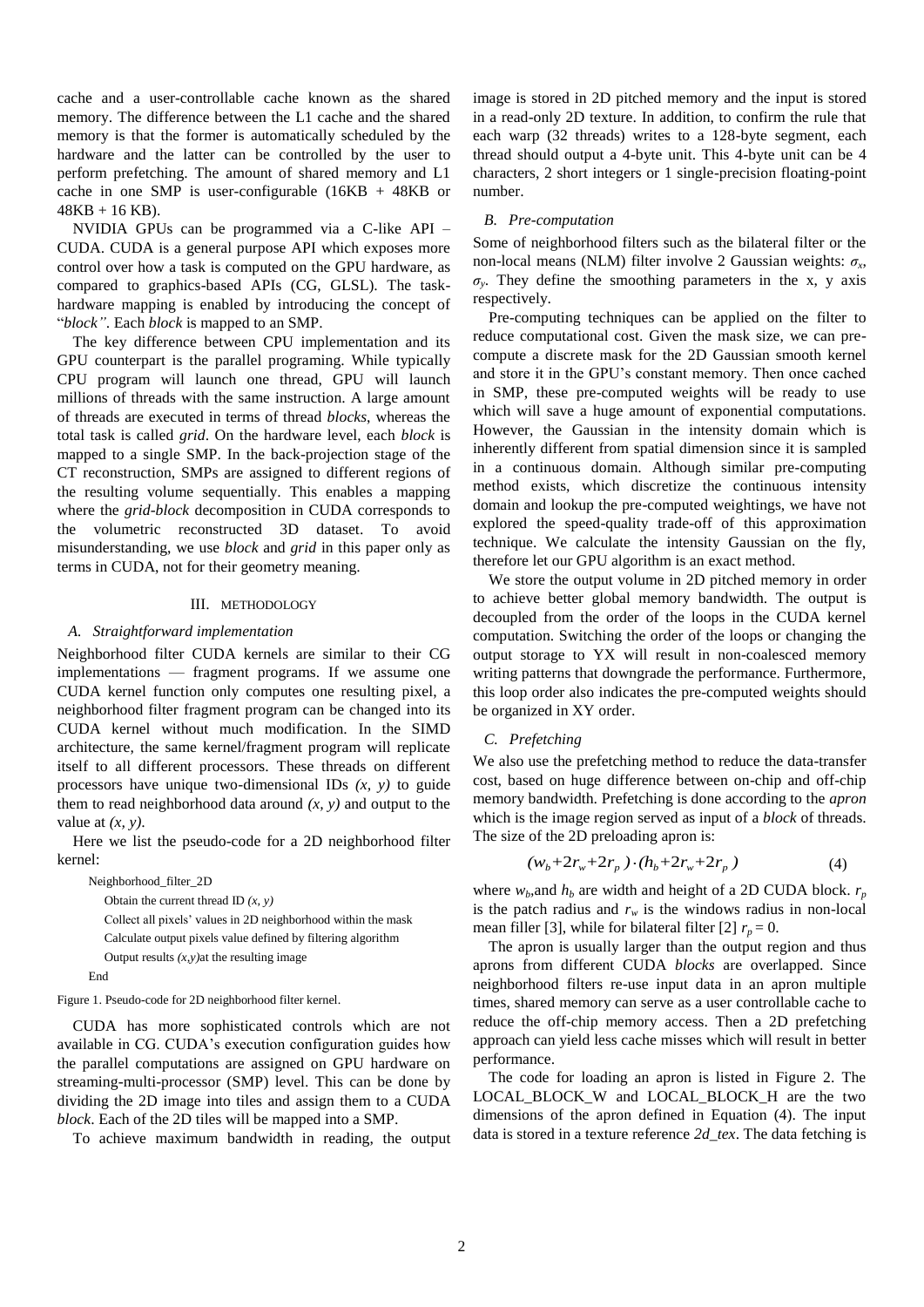performed by  $text{ex2D}(2d_{\text{z}} \cdot dx + 0.5f, \text{ idy} + 0.5f)$  where the current position for the thread is (*idx*, *idy*) and is offset by (0.5f, 0.5f). Essentially, the code shows that each thread will perform at most 4 loading operations, based on the assumption that the neighborhood area cannot be 4 times larger than the CUDA block area. We will illustrate the positions of these 4 preloading data later in this section. Note since all the threads executed in parallel without orderings, we need to ensure the local 2D apron was fully loaded into the shared memory in current SMP before the input readings are directed to the shared memory, The block-level synchronization should occur immediately after the prefetching.

```
__shared__ float LocalBlock [LOCAL_BLOCK_W * LOCAL_BLOCK_H]; 
      int SharedIndex = threadIdx.y * LOCAL_BLOCK_W;
      LocalBlock [SharedIndex + threadIdx.x] 
       = tex2D (2d_tex, idx - KERNEL_RADIUS_X + 0.5f,
                         idv - KERNFI. RADIUS Y + 0.5f );
      if( threadIdx.x + blockDim.x < LOGCAL BLOCK W )
          LocalBlock [ SharedIndex + threadIdx.x + blockDim.x ]
           = tex2D (2d_tex, idx + (int) blockDim.x - KERNEL_RADIUS_X + 0.5f,
                              idy - KERNEL_RADIUS_Y + 0.5f );
      if ( threadIdx.y < KERNEL_RADIUS_Y * 2 ) 
       {
          SharedIndex = (threadIdx.y + blockDim.y) * LOCAL_BLOCK_W;
          \operatorname{LocalBlock} [ \operatorname{SharedIndex} + threadIdx.
           = \frac{\text{teccanbock}}{2d} = \frac{\text{tracanbock}}{d} + \frac{\text{tracanbock}}{d} + 0.5f,
                             idy + (int) blockDim.y - KERNEL_RADIUS_Y + 0.5f);if( threadIdx.x+ blockDim.x < LOCAL_BLOCK_W)
               LocalBlock [ SharedIndex + threadIdx.x + blockDim.x ]<br>=tex2D( 2d_tex, idx + (int) blockDim.x - KERNEL_RADIUS_X + 0.5f,
                                idy + (int) blockDim.y - KERNEL_RADIUS_Y + 0.5f);}
syncthreads();
```
Figure 2. CUDA kernel code for 2D neighborhood prefetching. The type and built-in variables/functions in CUDA is in blue. The input texture reference is shown in orange and the shared memory is shown in gray.

Figure 3 illustrates the prefetching scheme for the 2D neighborhood filters. In this case a 16×16 CUDA block (in green) needs to read 32×32 pixels in its neighborhood (all pixels in panel (a)). Performing neighborhood filtering directly



Figure 3. An example to illustrate prefetching procedure. (a) shows the configuration with one CUDA block (in green). (b-e) show the neighborhood pixels are loaded into shared memory (in gray). (f) shows the data configuration after loading all the input into the user shared memory.

on (a) will result in low performance. Panel (b-e) shows the proposed prefetching method will load 4 16×16 tiles into shared memory (in gray) in sequence. Finally in panel (f), the CUDA threads in the green CUDA block can fast access the input in on-chip cache (shared memory). Then applying neighborhood filters on (f) will guarantee there will be no cache miss afterward thus will boost the performance.

# IV. RESULTS

Our experiments were conducted on an NVIDIA GTX 480 GPU, programmed with CUDA 3.2 runtime API and with an Intel Core 2 Duo CPU @ 2.66GHz. We built the program in 32bit mode. In the experiment, the size of the CUDA *block* is set to 32×32. The first dimension is chosen to be 32 to conform to the coalescing rule. The second dimension we choose the maximum number as 32 due to the block's size limit 1024 in the NVIDIA Fermi card.

We did a performance and image quality study on one slice of a human head. We simulated 90 parallel beam projections and added Gaussian noise SNR=25 (SNR is computed by the ratio of the mean pixel value to the standard deviation of Gaussian noise) into the projections. Figure 4(a) shows the gold-standard and Figure 4(b) shows the iterative reconstruction results from noisy projections.



Figure 4. Testing image with size  $256^2$ . (a) shows the gold-standard. (b) shows iterative reconstruction from 90 noisy projections. (a) (b)

Figure 5 shows images restored bilateral filtering. The image quality of the bilateral filtering depends on smoothing parameters and window sizes. Here  $\sigma_x$  and  $\sigma_y$  control the spatial Gaussian,  $\sigma_r$  controls the range Gaussian and  $r_w$  is the window radius. The window size is  $2r_w+1$ . Here we show approximately the best parameters for each window size. The large window size case  $(17\times17)$  in Figure 5(a)) generated better results than  $11\times11$  (Figure 5(b)) and  $7\times7$  (Figure 5(c)).



We extend the performance test of bilateral filter on larger image sizes. The computation time is listed in Table I (in ms).